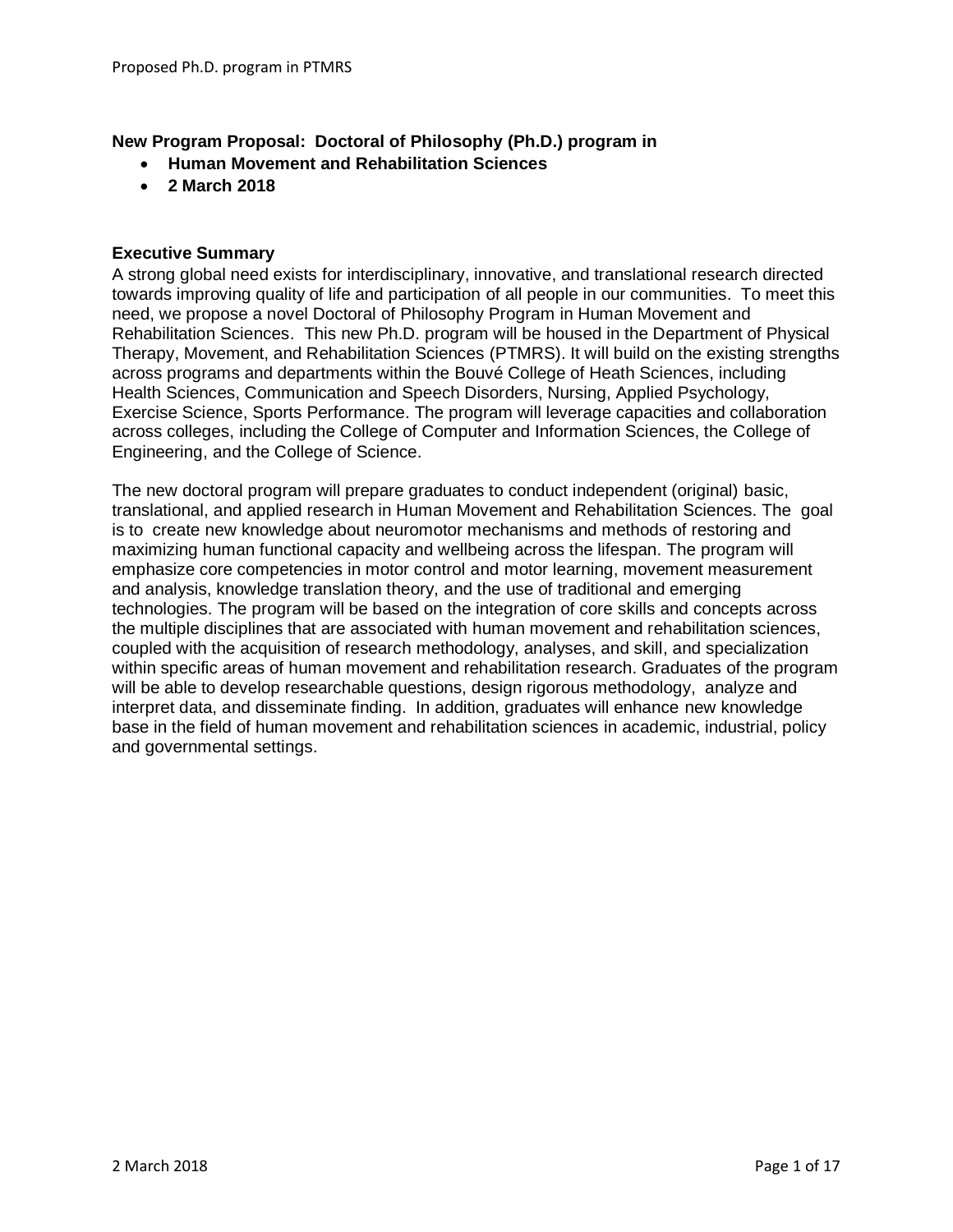### **1. Program Description**

### **a. New Ph.D. Program**

Aligned with the 2025 Academic Plan, we propose a novel interdisciplinary Ph.D. Program housed in the Department of Physical Therapy, Movement and Rehabilitation Sciences. The mission of the program is to advance our understanding of the neurological basis for human movement and translate this knowledge to improve healthy living for all people in all areas of life. The goals of the program are to enhance research and education around the following broad themes: neural control of movement, neuromotor learning, health and wellbeing through movement and design, human-cybernetic system interactions and neurorehabilitation of movement.

Program implementation will incorporate the multidisciplinary and multidimensional concepts of the World Health Organization's International Classification of Functioning, Disability, and Health (ICF).<sup>1</sup> This includes the concepts of body function and structure, activities of people, participation of people in all areas of life, and environmental factors that affect these experiences.

Building off the experiential learning embedded in Ph.D. programs with an apprentice training model, the implementation of the program will include the Department's clinical faculty such that the program has the benefit of the "in-action" expertise of the clinical and the applied community.

According to the 2017 report from the World Health Organization Rehabilitation 2030: A Call for Action<sup>2</sup>, "there is a substantial and ever-increasing unmet need for rehabilitation." This need is a result of increases in non-communicable diseases and injuries across the globe resulting from advances in medicine that have led to increase survival from accidents and disease thus increasing life expectancy. Furthermore, approaches to functionality have changed as knowledge and technology have changed over time as well. As people's health and functionality changes with this new knowledge and technology, research is critical in the use of these technologies in rehabilitation.

The vision for the proposed program is to become a global leader at the interface of the fundamental study of neural control of human movement and implementation of the learned principles to advance rehabilitation sciences. Building from the department's international partners, this program will examine human movement and rehabilitation sciences from a global perspective, so that the outcomes of the program can positively impact people and societies around the world.

Graduates of the program will be capable of conducting research that contributes new knowledge about the development, identification and treatment of selected disabilities as well as mechanisms to understand movement, leading to improved health outcomes for individuals. They will be educated in current theories of knowledge translation and be trained to use the latest evidence in the field of knowledge transfer to maximally disseminate their research such that it will impact all relevant stakeholders.

 $\overline{a}$ 

<sup>1</sup> [https://www.cdc.gov/nchs/data/icd/icfoverview\\_finalforwho10sept.pdf](https://www.cdc.gov/nchs/data/icd/icfoverview_finalforwho10sept.pdf)

<sup>&</sup>lt;sup>2</sup> [http://www.who.int/disabilities/care/Rehab2030MeetingReport\\_plain\\_text\\_version.pdf?ua=1](http://www.who.int/disabilities/care/Rehab2030MeetingReport_plain_text_version.pdf?ua=1)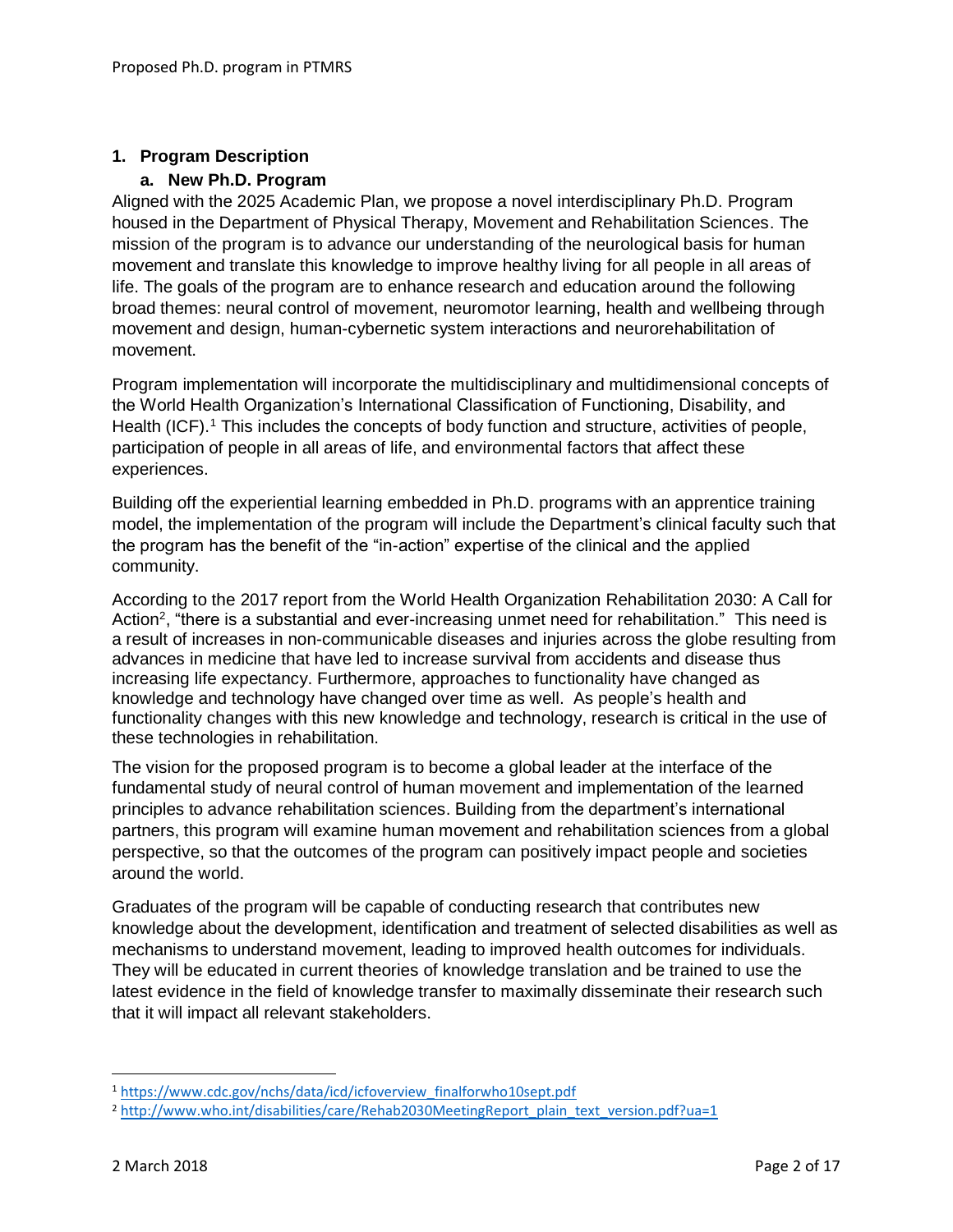This new doctoral program will prepare graduates to conduct independent (original) basic, translational, and applied research in human movement and rehabilitation sciences in order to create new knowledge. The program will be based on the integration of core skills and concepts across the multiple disciplines that are associated with human movement and rehabilitation sciences, coupled with the acquisition of research skills and tools, and specialization with-in specific areas and tracks.

The program will also emphasize the development of skills for obtaining research support (e.g., research grant preparation), and for the effective dissemination of knowledge in clinical neurosciences and rehabilitation sciences (e.g., mentored experience teaching in the classroom, preparation and submission of peer-reviewed publications, etc.). Ideally, students will begin their funding trajectories as students in the program through funding mechanisms such as the National Research Service Award (NRSA). Such a program is specifically designed to facilitate the training of new scientists while providing a mechanism through which faculty mentorship of Ph.D. students can begin. A major long-term goal of the program is to play a significant role in training the future generations of clinical neuroscientists and neurorehabilitation scientists that are so critically needed at a growing number of academic and research institutions.

# **b. Potential for future programs**

The Ph.D. program will provide future growth opportunities for the Department's academic programs. Specifically we see a future combined DPT-Ph.D. track that we will developed after the Ph.D. program is underway. The Doctoral of Physical Therapy (DPT) is an accredited clinical doctoral degree. The Department is currently revising the program's curriculum. Once these changes are completed, we will determine the specific admission procedures and curriculum requirements for a combined program. The combined DPT-Ph.D. track will provide opportunities for students to streamline and customize their educational experience. In the meantime, the Ph.D. program will be marketed to graduating DPT students. Students with a DPT degree who are accepted may have the ability to waive up to 12 elective credits if they have already taken electives as required coursework for the DPT degree and received a B or higher in each course.

The Ph.D. program curriculum will also serve as a springboard for other degree and certificate programs in Human Movement and Rehabilitation Science. A master's of science degree option can be based upon completing the course work and a capstone project. In addition, completing the required courses can constitute completing a certificate program. Once the doctoral program has gone through the approval process and vetting, we will put forth proposals for both the MS and Certificate programs as spinoffs of the terminal degree program.

# **2. Program support of the college, school and university mission**

In line with Northeastern University's mission articulated in the Academic Plan 2025 for lifelong learning and discovery through evolving global networks, this program will give students a skill set while immersing them in the global research community that allows them to address the multiple dimensions of the World Health Organization's International Classification of Functioning, Disability, and Health conceptual framework using multidisciplinary approaches.<sup>3</sup> Additionally, the mission of the University to create and translate knowledge to meet global and societal needs will come to full fruition with a Ph.D. program that creates the next leaders in

l

<sup>33</sup> [https://www.cdc.gov/nchs/data/icd/icfoverview\\_finalforwho10sept.pdf](https://www.cdc.gov/nchs/data/icd/icfoverview_finalforwho10sept.pdf)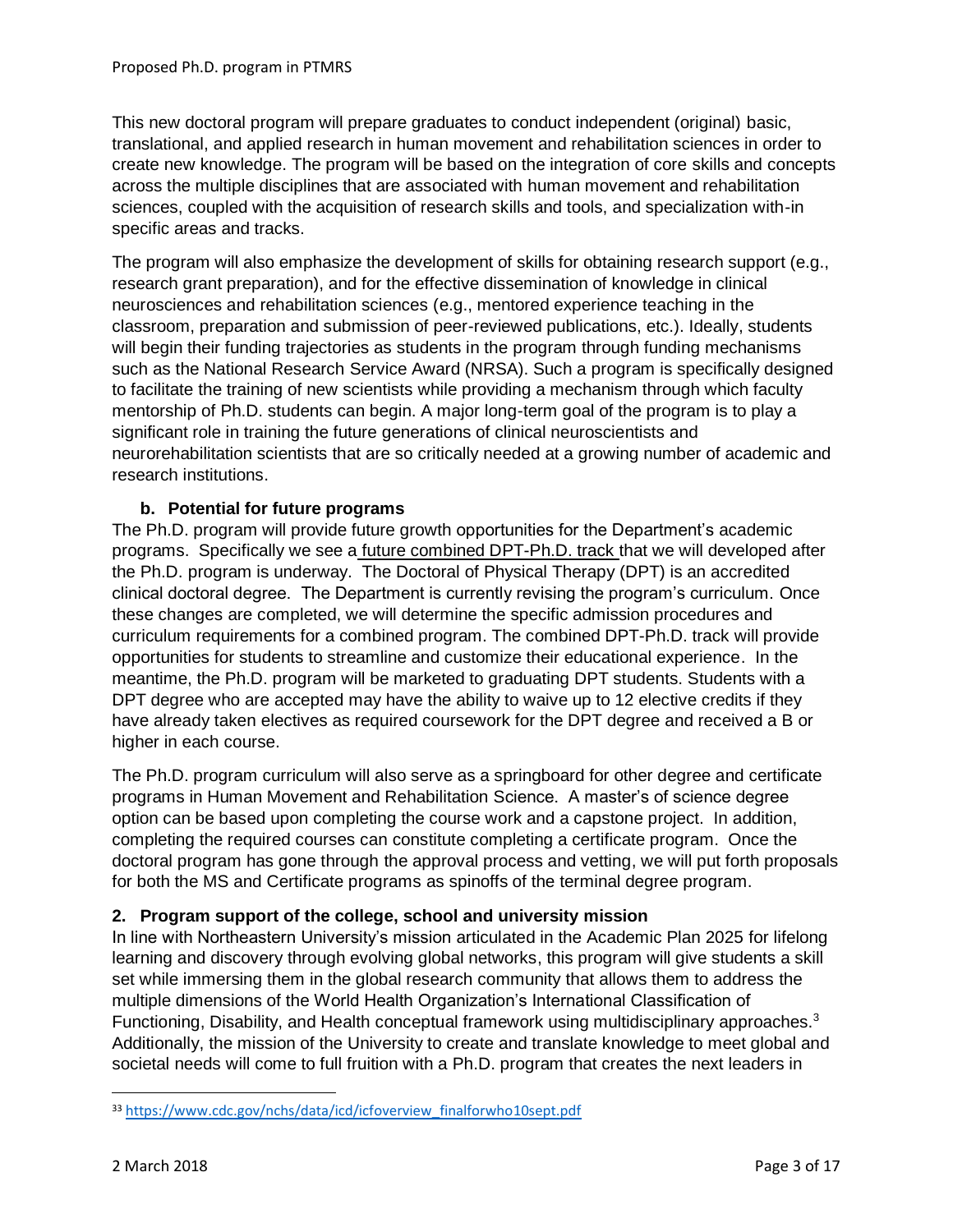research whose work results in applicable solutions to improving the quality of life for all people in all areas of life throughout the lifespan.

Furthermore, the proposed program aligns with Bouvé College's stated mission to train leaders in its professions. The creation of a viable and robust research doctoral of philosophy program in rehabilitation sciences will represent a major step forward for the college, and for the field that clearly needs the scientists this new program will generate.

The design of the curriculum also allows for individualization of the program for each student. Depending upon the students interests, a student can create a custom program for their specific research project and plans.

Since human movement and rehabilitation sciences is an international field, students will have many opportunities for international experiences. The program will encourage students to participate in international conferences, spend time with other research groups around the globe, and collaborate with international partners to write papers. The faculty have an established and large international network from which the students will build their global experiential education. Many of the faculty are members of international scientific communities as well as adjunct appointments at Universities outside of the United States including Ecuador, Columbia, the Netherlands, and Sweden. Dr. Iversen, for example, has faculty appointments and collaborations with the Karolinska Institute and the Department of Women's and Children's Health, Astrid Lindgren's Children's Stockholm Sweden. Another example of international networks, the Department of Physical Therapy, Movement and Rehabilitation Sciences has a long-standing relationship with Hesav Sante, Lausanne, Switzerland for annual student exchanges program.

# 3. **Program Clientele Analysis**

# **a. Unique Aspects and Opportunity**

Northeastern is ideally suited to be a leader in this venture. The program at Northeastern will leverage our strengths: our world-renowned engineering college and nationally, the highlyranked programs in health professions at the Bouvé College of Health Sciences, successful programs in the College of Science and College of Engineering, and unique research laboratories focused on movement analysis and their applications to human movement and epidemiology.

Further, Northeastern has strong global network connections, enabling this venture to have global impacts. The faculty leaders of this proposal have demonstrated expertise and strengths in human movement and rehabilitation sciences. In brief, Northeastern has the opportunity and capability to advance the field of human movement and rehabilitation science and translate research to develop a personalized medicine approach to neurorehabilitation research.

As Northeastern does not have a medical school/hospital affiliation, students and faculty of the program are not constrained to conduct research at a local clinical facility or to target a specific patient population, as is the case for most other clinical research programs whose research focus tends to be narrowly defined by their clinics.

This program also builds upon a critical mass and concentration of faculty in the Department whose research has a focus on human movement sciences. While each of them conducting independent research, the common themes and methods will provide for collaborative learning and opportunities for students in the program that will attract and retain students in the program.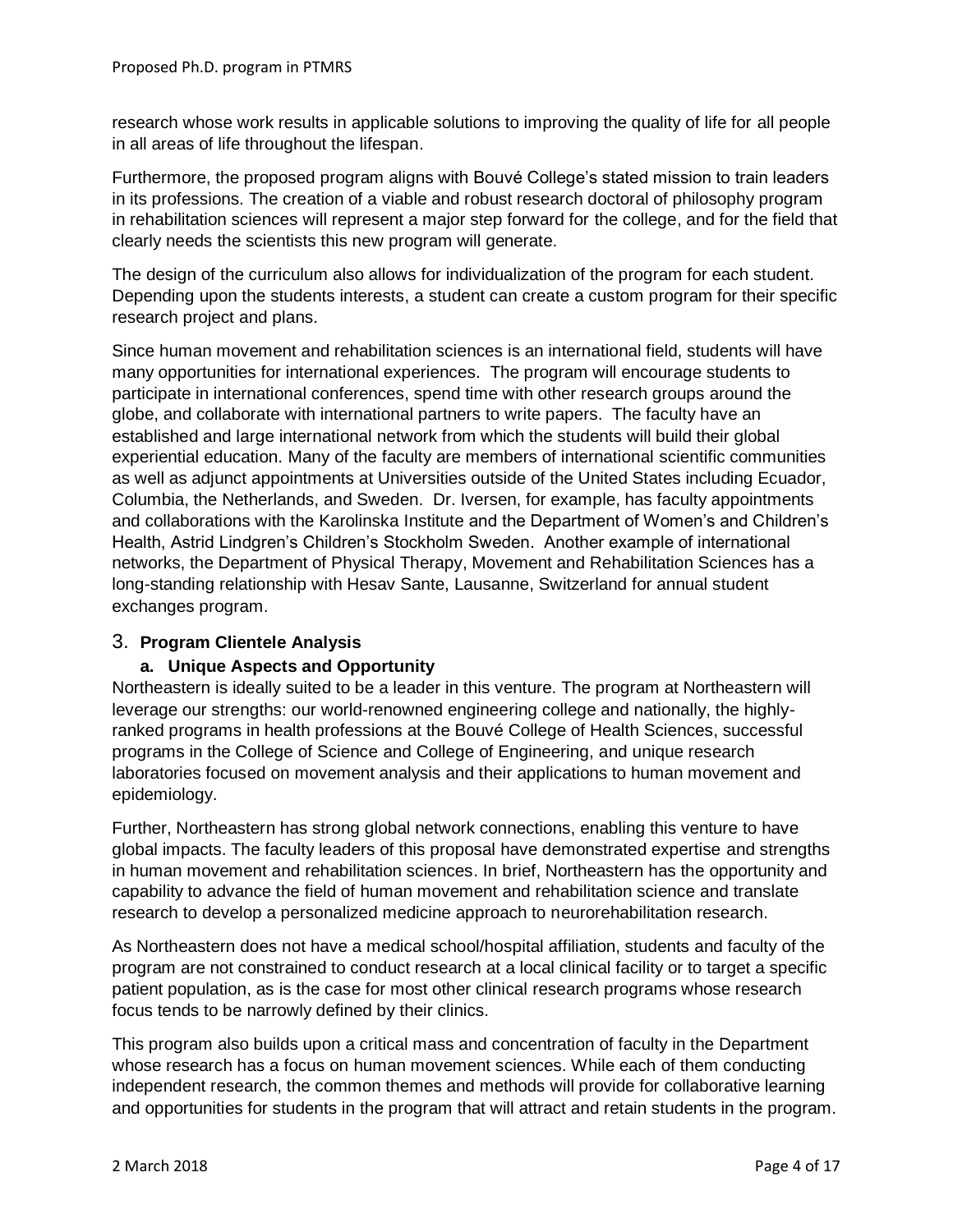In addition, the Department along with the University as a whole has a unique focus on technology and its uses in rehabilitation sciences. The Department has built new research laboratories utilizing state-of-the-art movement and rehabilitation methods including virtual reality, ultrasound, neuroscience, neurophysiology, robotics, and movement measurement technologies as well as building new partnerships for innovative epidemiology, intervention and teaching research [\(https://bouve.northeastern.edu/physical-therapy/research/\)](https://bouve.northeastern.edu/physical-therapy/research/).

**b. Evidence for program demand and for ability to attract high quality students** According to the 2017 report from the World Health Organization Rehabilitation 2030: A Call for Action<sup>4</sup>, "there is a substantial and ever-increasing unmet need for rehabilitation." This need is a result of increases in noncommunicable diseases and injuries across the globe resulting from advances in medicine that have led to increase survival from accidents and disease, thus increasing life expectancy.

Additionally, the American Academy of Physical Therapy has identified a critical deficit in Ph.D. trained doctors of physical therapy who are needed to address both research advances in the field and to educate the next generation of physical therapists. There is high demand for Ph.D. physical therapist in DPT programs across the country.

In the past decade several other Ph.D. programs have emerged based on the recognized need to address these new health demands and train a new-minded type of workforce: individuals who understand neuroscientific and biological principles, who have an understanding of engineering and technology, and who have a solid foundation in the scientific method and who are clinically-fluent to understand normal and pathological movement. These programs are well enrolled and at top-notched institutions. As such they attract top rated students.

# **c. Competition from Other Programs**

There are about two dozen Ph.D. programs in Neurorehabilitation, or related disciplines in this country, and about a dozen more world-wide. The programs that have emerged are housed in some of the top-tier institutions world-wide (Northwestern University, University of Illinois-Chicago, Washington University, University of Southern California, UNC-Chapel Hill, Emory University, University of Oxford, University of Cambridge, University College London).

Compared to other terminal degree programs in psychology, neuroscience, bioengineering or related fields, human movement and rehabilitation has relatively few competitor programs. As these programs emerge the program at Northeastern is well situated to become a leader in the field and distinguish itself from its competitors. Northeastern will not focus on one disease or geographical region, we will link to our well-established co-op education model, and we will merge a large but currently dispersed faculty into a single mission-driven program, and we will offer Ph.D.-only and DPT-Ph.D. combined modular options.

Graduates of our program will be competitive to pursue career paths in a range of departments in academia, hospital / rehabilitation centers, and technological companies in the neurorehabilitation market sector. The rapid emergence of new programs in neurorehabilitation and clinical neuroscience (as they are typically called in international universities), and expansion of existing programs, makes a compelling case for the demand. The good news is that the global availability of such programs is still in the dozens, so the demand for programs still far exceeds the supply. This is an opportune time for Northeastern to advance the field of

l

<sup>4</sup> [http://www.who.int/disabilities/care/Rehab2030MeetingReport\\_plain\\_text\\_version.pdf?ua=1](http://www.who.int/disabilities/care/Rehab2030MeetingReport_plain_text_version.pdf?ua=1)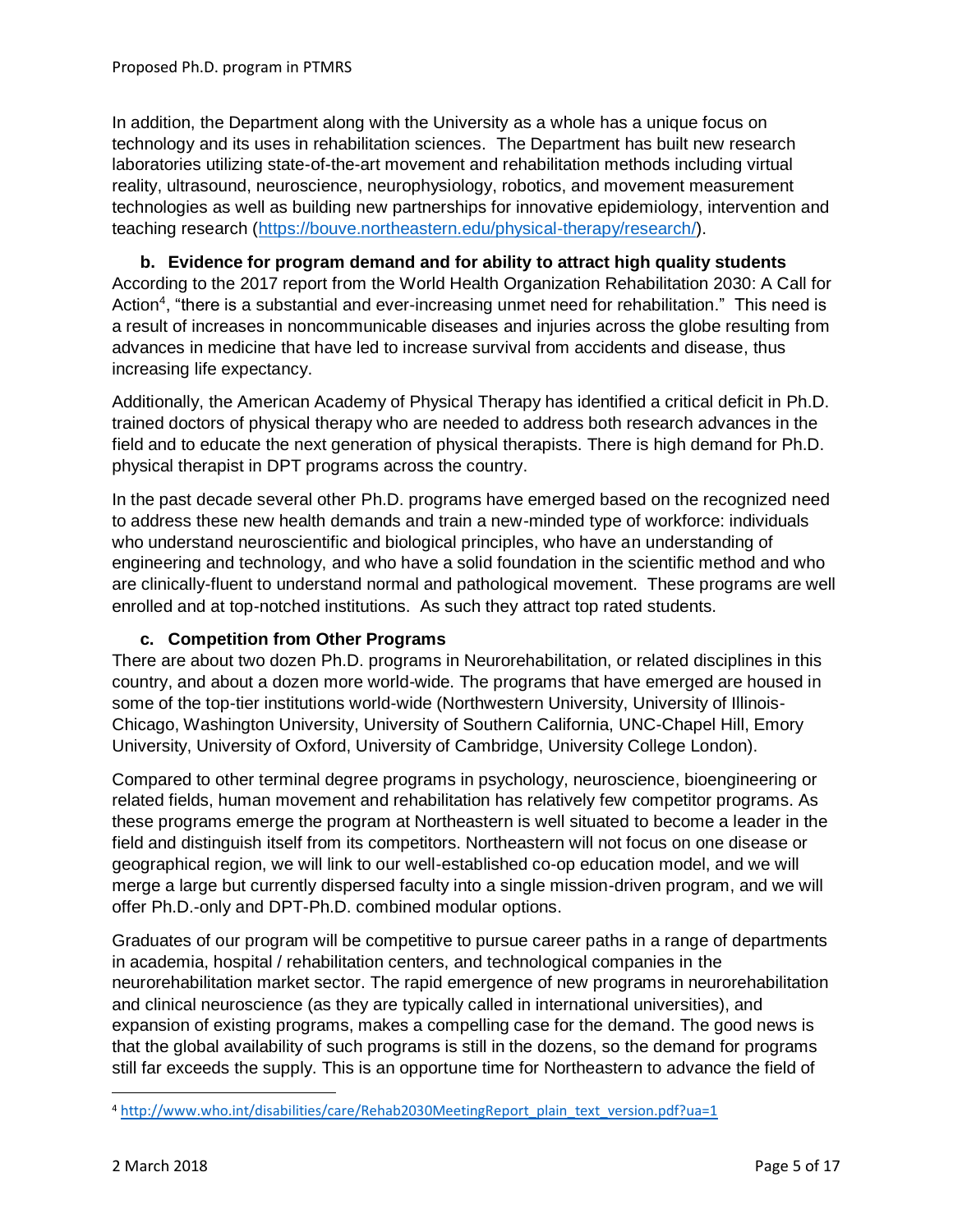neuroscience and neurorehabilitation by leveraging our unique strengths to develop a premiere experiential-based global and innovative Ph.D. training program that will stand out from the other relatively few programs.

# **d. Impact on other programs at Northeastern**

This program will have a positive impact on other programs at Northeastern. The proposed program will introduce new research and new students into our other interdisciplinary programs, such as population science, personal health informatics, and bioengineering. The new program will complement these efforts building and expanding our existing expertise and training opportunities. In addition, the program will develop new courses with a focus on human movement and rehabilitation sciences that currently are not offered by the other colleges. Programs in bioengineering, biology, and health sciences will benefit from these courses providing the community at large with the knowledge of these courses.

# **4. Educational Objectives and Curriculum**

# **a. Education Objectives**

This Ph.D. program will focus on research within a highly interdisciplinary setting with an emphasis on the rigorous education of graduate students. It will operate with the support of University based research activities at the interface of rehabilitation, neuroscience, and movement sciences that span the colleges of the university. It will emphasize the importance of linking and the intersection of basic, translational, and applied research associated with human movement and rehabilitation science in order to improve the quality of life of those with neuromuscular diseases. Finally, it will emphasize the core competencies of any research program including effective communication and collaborative partnerships to complete research.

# **b. Admission Criteria and Process**

Application Process. Application materials will include transcript(s), statement of purpose, resume/CV, three letters of reference, GRE scores, and TOEFL score for international applicants. Applications to the program will be evaluated by an Admissions Committee comprising members of the program's core faculty. The requirements for admission to and completion of the program will conform to the University Graduate Council By-laws. Applications will be accepted on a rolling basis throughout the year.

Admittance. Students will be accepted either with a bachelor's or higher degree in a technical discipline (e.g., bio engineering, biomechanics), in a biological science discipline (e.g., physiology, biology) or in a health science discipline (e.g., nursing, medicine, physical therapy, pharmacy, public health, exercise science, occupational therapy). The admissions committee will take into account students' pervious academic record; however applicants will be expected to have a minimum of 3.000 undergraduate GPA, minimum total GRE percentiles of 75 percentile, and, for international applicants, a minimum TOEFL score of 105. No single part of the application file alone determines admission. Students will be accepted to start either Fall or Spring Semesters.

# **c. Degree Requirements**

Degree requirements are listed below. Detailed procedures and forms for each of these will be created once the program has been approved. In addition, these degree requirements will be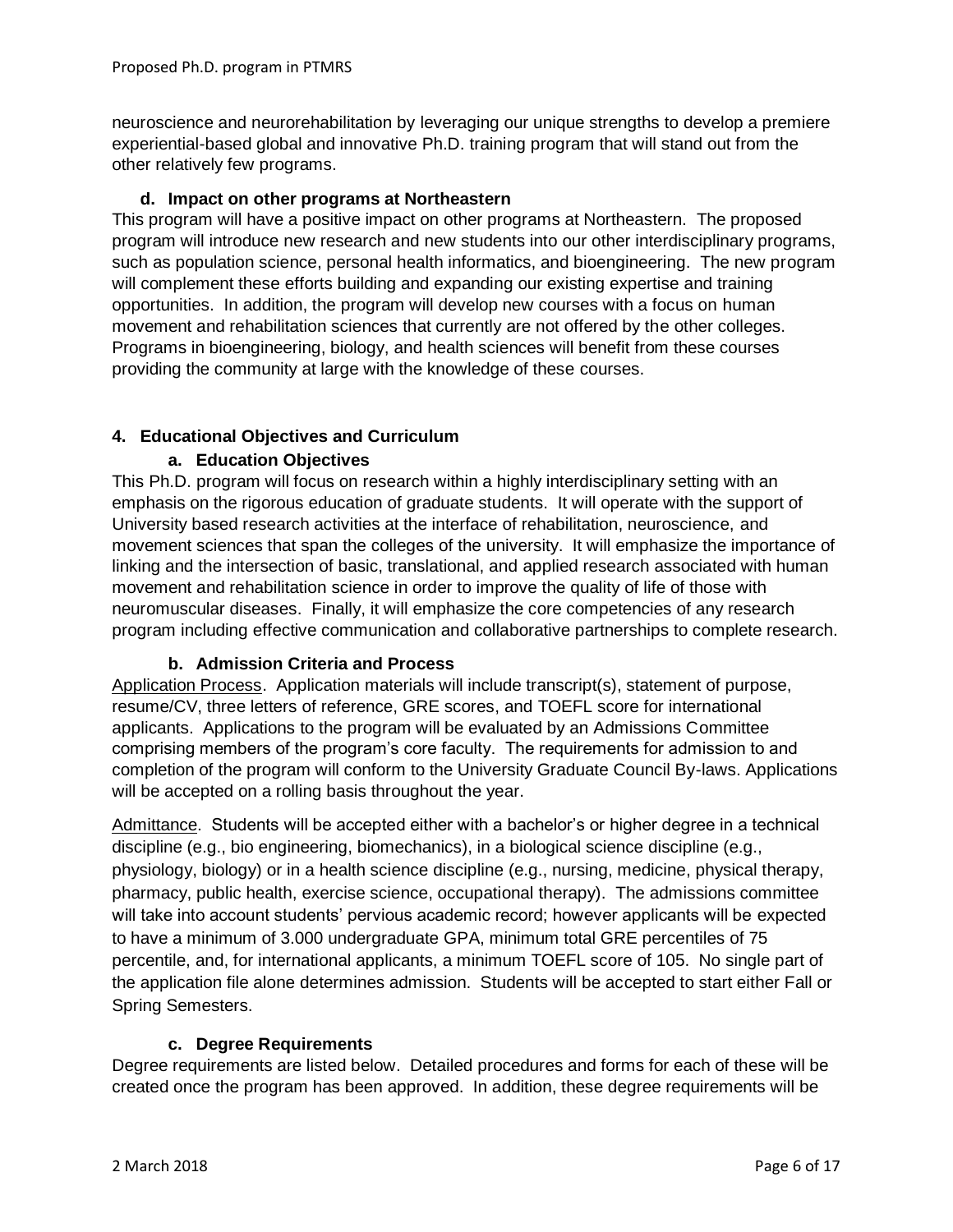communicated to the students via a Student Handbook again to be developed once the program has approval.

#### *i. Credit Hour Requirements* 32 Credit Hours

*ii. Minimum Academic Standards and Requirements*

There will be no additional standards outside of those in place for Bouvé College graduate students at Northeastern University; grades in courses submitted to satisfy, in whole or in part, the requirements for any graduate degree of advance study must yield a cumulative quality point average of 3.0 or higher. Grades for courses granted transfer credits from another institution will not be used in computing the cumulative grade point average.

*iii. Requirements, as applicable, such as residency requirement, qualifying examination, comprehensive examination, proposal defense, language or tool requirements, field component, teaching, thesis or dissertation requirements. For Ph.D. programs, state the point at which doctoral students become degree candidates.* 

*Residency requirement*. The residency requirement will follow the University Graduate Council By-Law policy. A Doctor of Philosophy degree student must spend the equivalent of at least one academic year in residence at the university as a full-time graduate student. Students are required to be continually enrolled while pursuing the completion of the dissertation. Nonresidency periods need to be approved by the Associate Dean of Graduate Studies.

*Teaching Assistantships*: Each student will be required to be the teaching assistant for at least three courses during their tenure in the program. The courses can be in courses in and outside of the department as many of our departmental courses currently require licenses DPT as instructors.

*Dissertation Advising*. Each student will have one primary academic advisor from the program faculty as well as a dissertation committee once a student becomes a candidate.

*Qualifying Examinations*. Each student must pass a qualifying exam near and upon the completion of their course work. The exam consists of two parts, a *written and oral component* where the student writes a research proposal and then defend the proposal through an oral presentation. The research proposal must address a research topic and question related to human movement and rehabilitation sciences approved by the examination committee. Qualifying exams must be successfully completed no later than the semester after completing the 32 credit hours.

*An exam committee* will evaluate the students' performance for both the written and oral components of the qualifying exam. The committee shall consist of at least three faculty related to the specific topics from the dissertation proposal. Two of the faculty shall be members of the program's core or interdisciplinary affiliated faculty. The exam committee must be approved by the program director and the Bouvé College Associate Dean of Graduate Studies at least 60 days prior to the oral exam date.

The exam committee will make a recommendation based on the students' performance of pass, conditional pass (e.g. complete a literature review, take additional courses, etc.) or fail.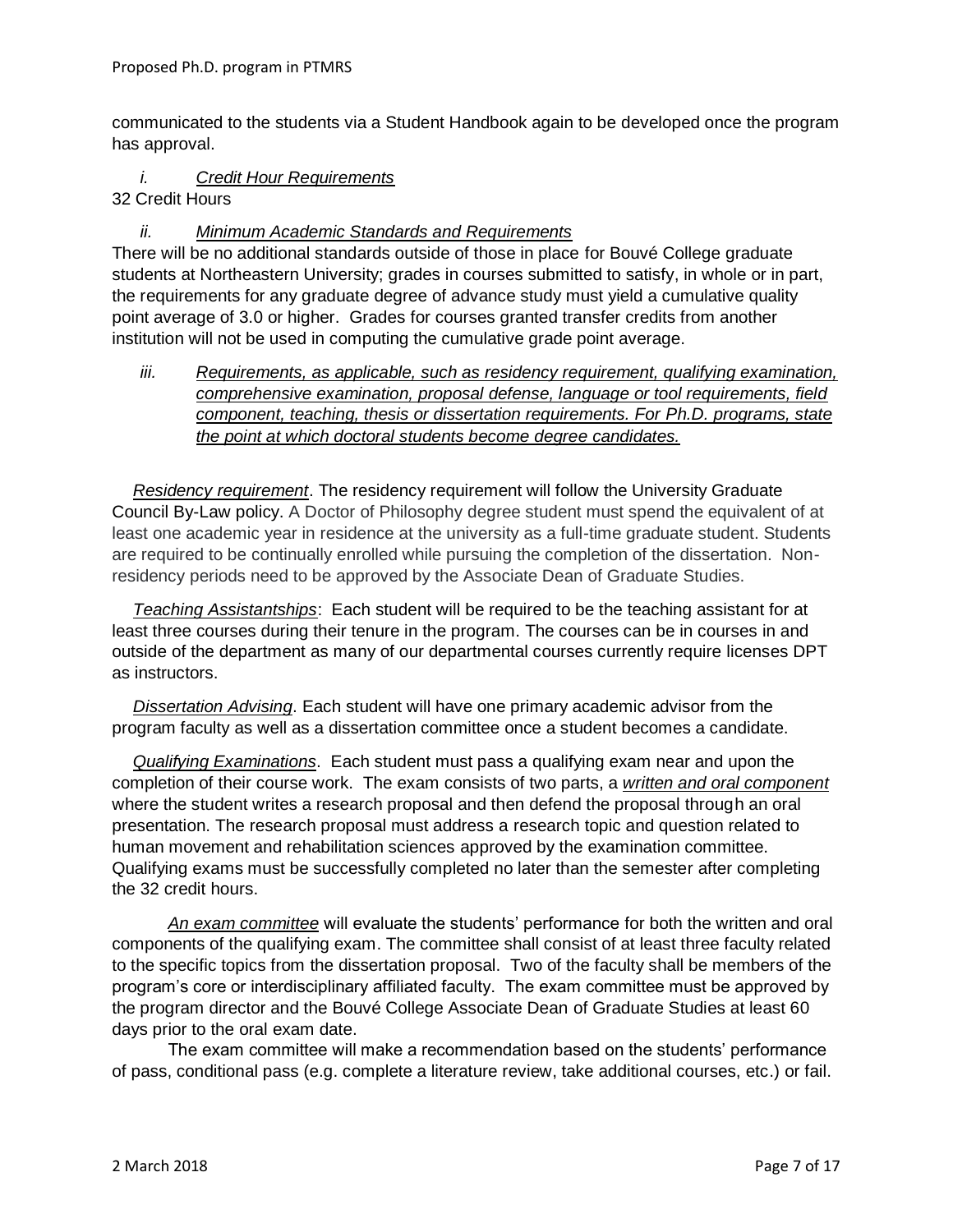*Degree Candidacy*. A student is considered a Ph.D. degree candidate upon meeting these conditions:

- Completion of curriculum requirements with a minimum GPA of 3.000 overall (no-pass failed allowed),
- Successful completion of the qualifying (written and oral) examinations, and
- Selection and approval of a Dissertation Committee

It is expected that a student transitions to candidate within 2 years of initiating the program.

*Dissertation*: Each candidate then must successfully complete and defend a dissertation. The written dissertation must follow the requirements of the University Graduate Council. The dissertation shall contain three manuscripts prepared for submission to peer reviewed journals. The student shall defend the dissertation in a public seminar with the dissertation committee.

*The Dissertation Committee* will consist of at least 3 members in accordance with the University Policies for such committees. One of the members must be a clinical faculty member affiliated with the program. The other faculty should be a member of the core or affiliated interdisciplinary faculty. The dissertation committee must be approved by the program director and the Bouvé College Associate Dean of Graduate Studies. Selection and approval of the committee shall occur within 30 days of completing the qualification exams.

The doctoral candidates must meet with the dissertation committee once every six months and submit one page progress reports approved by the committee to the associate dean of graduate studies for his/her approval within 30 days of completed such meetings.

# **d. Learning Outcomes (graduate degrees)**

Graduates of the program will be capable of leading and performing independent, new research projects related to human movement and rehabilitation sciences. It is expected that graduates will be well-prepared to enter into a number of post-doctoral career paths including: industrial research positions, government consultants, post-doctoral or junior faculty positions in academic institutions in either technology programs or schools of health science, public health, or medicine.

#### **e. Curriculum Requirements**

The curriculum requirements consist a core set of classes for all students to have core competencies in human movement and rehabilitation sciences as well as have completed a set of electives defining specific track for each individual student. All students will have exposure to basic, translational and applied research training, since these are considered hallmarks of the program. The curriculum will incorporate global concepts for human movement and rehabilitation sciences. Specifically the curriculum will include the multidisciplinary and multidimensional concepts of the World Health Organization's International Classification of Functioning, Disability, and Health (ICF)

At the end of the first year of study, students must submit a final plan for their individualized track. This track must be approved by the program head and submitted to the Bouvé College Associate Dean of Graduate Studies.

The current plan calls for students to be full-time in the program for a minimum of the first two years (six semesters including two summers).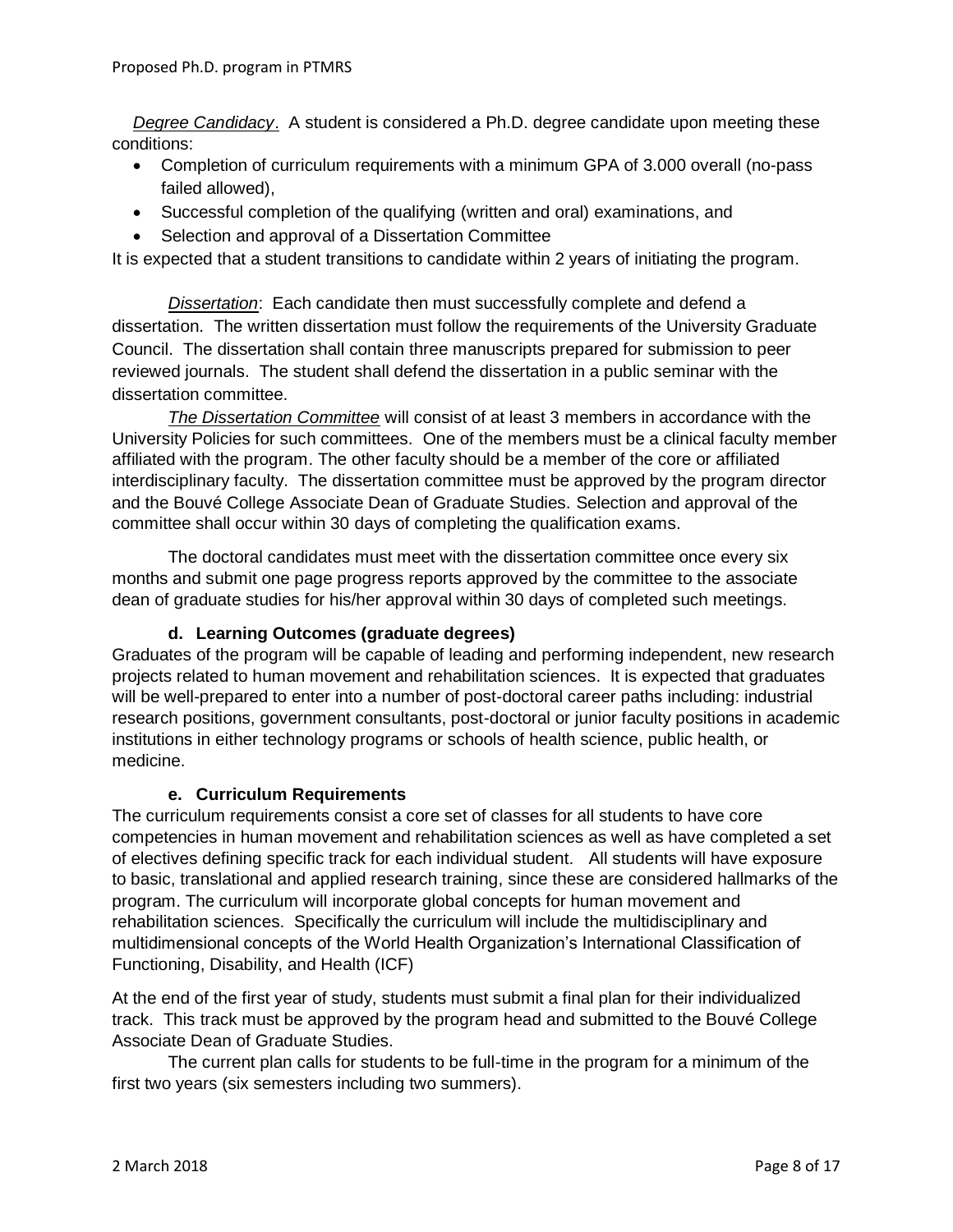# *i. Required and Elective Courses*

Students must complete 32 credit hours of courses. These courses must be taken for a grade and cannot be taken pass/fail. These courses must include the required courses. Elective courses will be determined on a case by case methods with individual plans for each student and approved by the student's primary advisor final plan of courses needs to be submitted to the program director and the associate dean of graduate studies within the first 12 months.

# *Required Courses*:

We expect each student in the program to have core knowledge and skills addressing the common issues for human movement and rehabilitation sciences as well as research methods. These are reflected in the core courses in

- Biostatistics: PHTH 5210 Biostatistics in Public Health (3 SH).
- PTXXXX (New) Core Concepts in Rehabilitation Science and Research: 3-SH
- PTXXXX (NEW) Measurement and Analysis of Human movement and Bioinstrumentation. (4 SH)
- PTXXXX (NEW) Emerging Technologies in Rehabilitation The course will cover emerging technologies that have relevance to rehabilitation of individuals with disorders of movement. (4 SH)
- PTXXXX (New) Interdisciplinary Seminar in Rehabilitation Science (Pass/Fail)

#### *Electives*

Electives will be agreed upon for case by case for each student in consultation with their primary advisor. A final program will need to be submitted to the program director and the associate dean of graduate studies. In addition students must obtain the permission of the instructor or meet the course prerequisites or in some cases both. Potential electives include:

- HLTH 5450: Research Methods in Health Care Research (3 + 1 Recitation)
- PT 5133. Kinesiology. 3 Hours.
- BIOE 5320. Advanced Biomedical Measurements and Instrumentation. 4 Hours.
- BIOE 5810. Design of Biomedical Instrumentation. 4 Hours.
- BIOE 5235. Biomedical Imaging. 4 Hours.
- BIOE 7300. Special Topics in Biomechanics. 4 Hours.
- PT 5410. Functional Human Neuroanatomy. 4 Hours.
- PT 5138. Neuroscience. 4 Hours.
- PT 5150. Motor Control, Development, and Learning. 4 Hours.
- PT 5209. Neurological Rehabilitation 1. 4 Hours.
- PT 5600. Ergonomics and the Work Environment. 3 Hours.
- PT 6221. Neurological Rehabilitation 2. 4 Hours
- ME 5250. Robot Mechanics and Control. 4 Hours.
- ME 5659. Control Systems Engineering. 4 Hours.
- ME 5665. Musculoskeletal Biomechanics. 4 Hours.
- ME 7247. Advanced Control Engineering. 4 Hours.
- EECE 5644. Introduction to Machine Learning and Pattern Recognition.
- EECE 5664. Biomedical Signal Processing. 4 Hours.
- EECE7200 Linear System Analysis, 4 Hours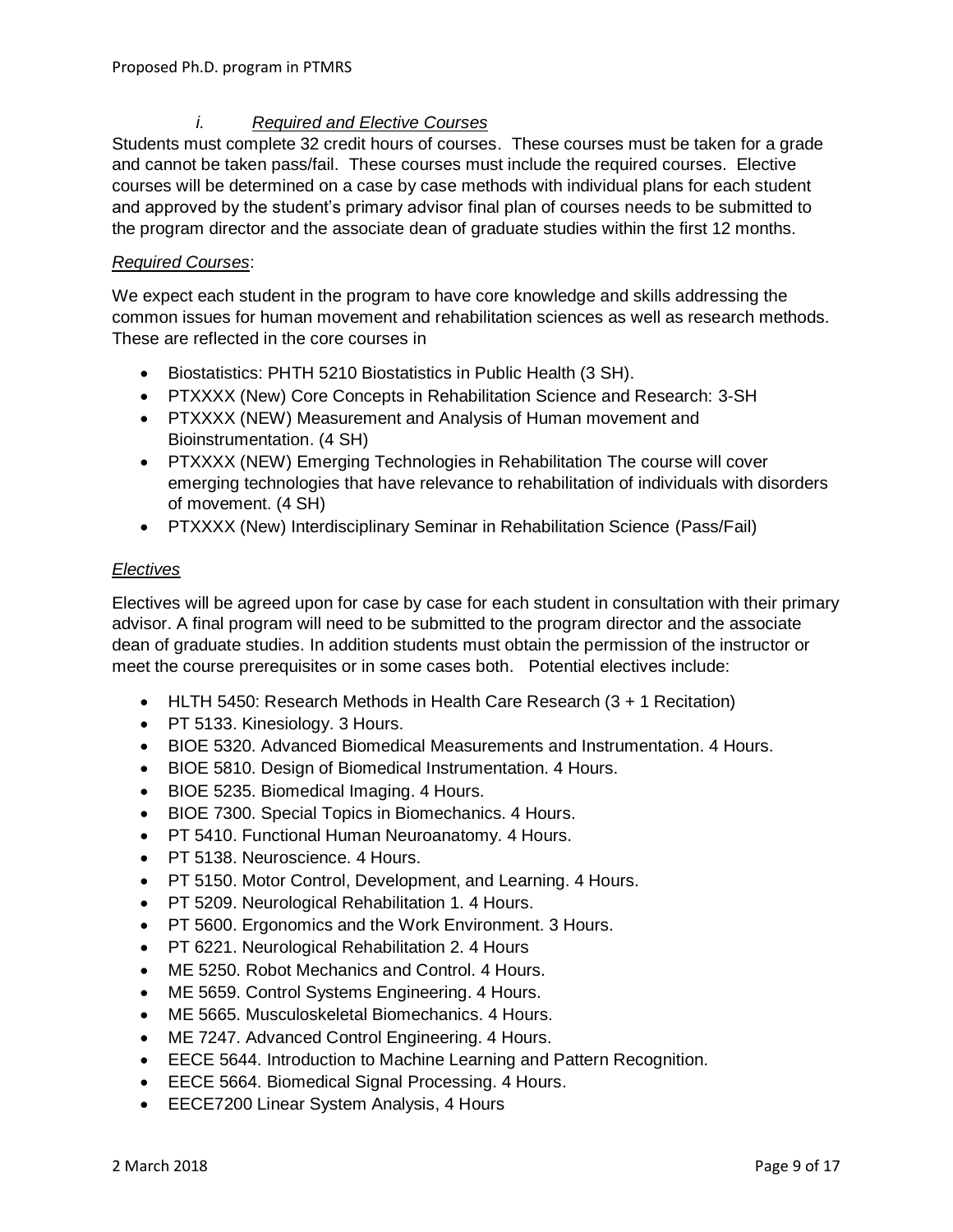- BIOL 5601. Multidisciplinary Approaches in Motor Control. 4 Hours.
- PHTH 6210. Applied Regression Analysis. 3 Hours.
- PHTH 6440. Advanced Methods in Biostatistics. 3 Hours.
- EXSC5210: Physical Activity and Exercise: Prescription, Measurement and Testing

| Year | Fall                        | <b>Spring</b>                    | <b>Summer</b> |
|------|-----------------------------|----------------------------------|---------------|
|      | PHTH 5210 Biostatistics 3SH | PTXX Measurement & Analysis 4SH  | Experiential  |
|      | PTXX Core Concepts 3SH      | <b>PTXX Seminar 1 SH</b>         | Learning      |
|      | <b>PTXX Seminar 1 SH</b>    | Electives totaling 4SH           | Opportunities |
|      | Electives totaling 3 SH     |                                  |               |
|      |                             |                                  |               |
| 2    | PTXX New Technology 4 SH    | Electives totaling 8 SH          | Research      |
|      | <b>PTXX Seminar 1 SH</b>    | <b>PTXX Seminar 1 SH</b>         |               |
|      | Electives totaling 4 SH     | Written and Oral Qualifying Exam |               |
| $3+$ | <b>PTXX Seminar 1 SH</b>    | <b>PTXX Seminar 1 SH</b>         |               |
|      | Research                    | Research                         |               |

Table: Course Pattern for Full Time Student\*

\*The number of credit hours in this table is greater than 32 required for the program. This table includes the pass/fail courses as well as non-graded research credits to allow students to be registered at 9 SH per semester (full time status) that do not count towards the curriculum requirements.

Experiential learning opportunities during in the curriculum will be working in research groups either here in the department or with our global academic and industrial partners. These include internship with say MicroSoft or Oculous or working with our academic partners in Switzerland, Sweden, and the Netherlands. These experiences will be shared with other students in discussion during the PT Research Seminar Course.

# *ii. New Courses*

For the PhD program we will develop three new courses and one seminar course. We expect these courses to attract students from outside the PhD program including graduate students from our department, from other graduate programs such as the exercise science MS program in Bouvé as well as students from the College of Engineering and the College of Science.

- PTXXXX *Core Concepts in Rehabilitation Science and Research*. : This course will provide a foundation for students to discuss in depth the role that theories play in the development of research questions, determination of methods and application of knowledge in rehabilitation science. Students will develop the skills to critically evaluate theories used in human movement and rehabilitation science and to become familiar with examples of macro and micro theories currently in use. The course contains a knowledge transfer focus, providing students with the opportunity to become exposed to how theory might be used in undertaking knowledge translation (KT) related to their research efforts (4 credits)
- PTXXXX *Measurement and Analysis of Human movement and Bioinstrumentation*. In this course, students will learn how to measure kinematics, kinetics, and muscle activity using bioinstrumentation includes 3D motion capture system, force plates, and electromyography. Students will learn signal conditioning and processing techniques and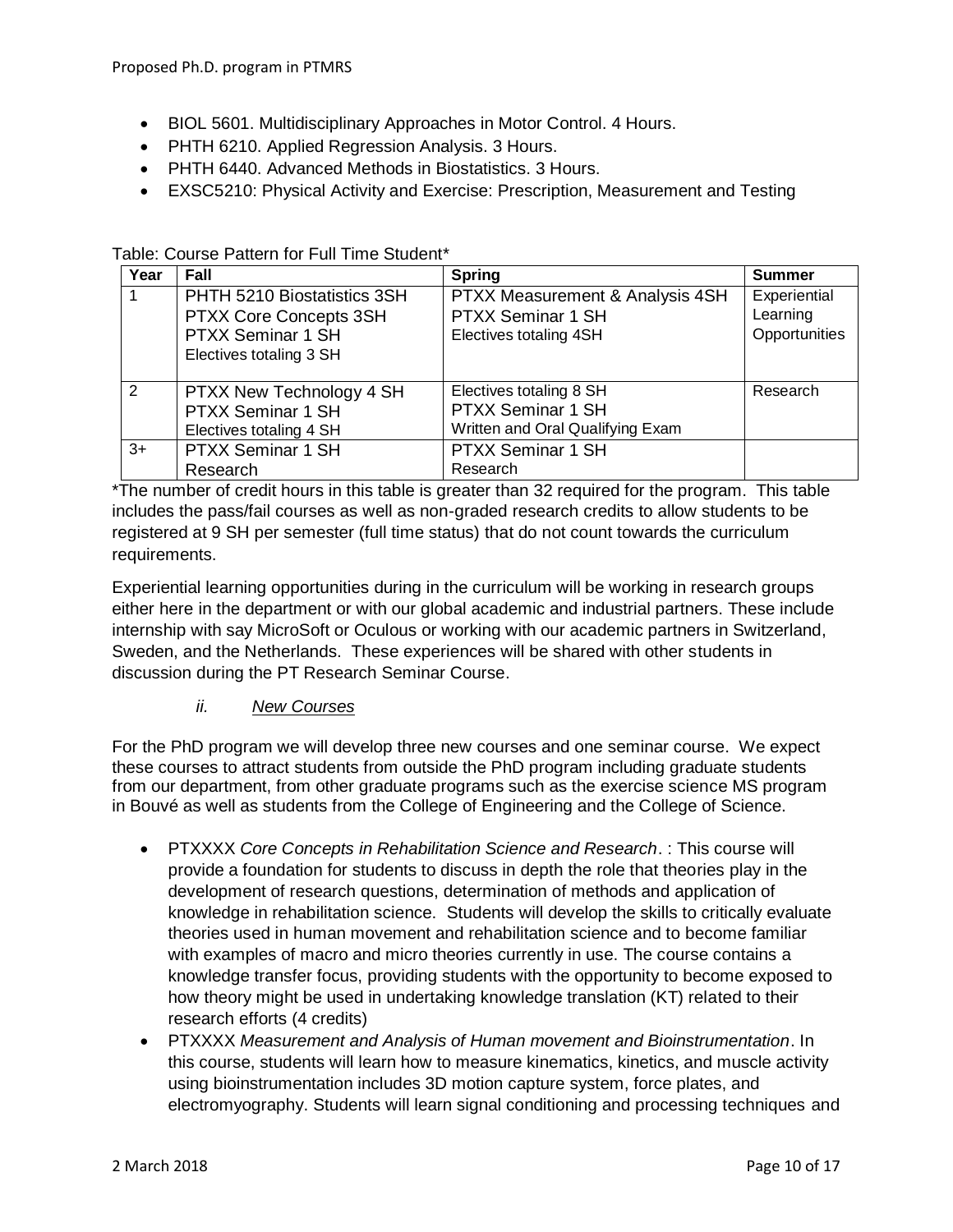how to compute physiological variables such as joint angles, joint torques, ground reaction force, center of pressure, and center of mass. Topics will also include programming skills in LabView and MATLAB. This course can easily be organized into modules to meet the new teaching models in the University (4 SH)

- PTXXXX *Emerging Technologies in Rehabilitation*. The course will cover emerging technologies that have relevance to rehabilitation of individuals with disorders of movement. The emerging technologies that will be covered in this course will include those that are used in clinical research, as well as in therapeutic applications. The course will divided into a dozen or so modules each covering a specific topic. These topics include (1) Electroencephalography (EGG), (2) Functional Magnetic Resonance Imaging (fMRI), (3) Electromyography (EMG), (4) Virtual Reality and Gaming, (5) Robotics, (6) Neuroprosthetics, (7) Transcranial Brain Stimulation (TMS), (8) Transcranial Electrical Stimulation (TES), (9) Functional Electrical Stimulation (FES), (10) Electrical Muscle Stimulation, (11) Paired Associative Stimulation (PAS) and (12) Ultrasound imagining. In each module, students will be exposed to the following content: (a) applications of the technology, (b) historical perspective on how the technology evolved, (c) how the technology works, (d) existing variants of the technology, (e) strengths, limitations / gaps, and future directions for this technology. For each module, efforts will be made to include hands-on labs to expose the students to the content. This course can easily be organized into modules to meet the new teaching models in the University (4 SH)
- PTXXXX *Interdisciplinary Seminar in Rehabilitation Science*. Students must enroll every semester for 1 credit until they start the dissertation phase of the program (approximately 6 semesters). This seminar will include faculty seminars (1 per month) and work in progress by current doctoral students 2 per month, and an external researcher (1 per month). Doctoral student presentations can include summaries and discussion from their experiential learning internships with partnering organizations.

# **f. Program Assessment**

# *i. Learning Objectives*

Graduates of the program will be capable of leading and performing independent, new research projects related to rehabilitation and movement sciences. It is expected that graduates will be well-prepared to enter into a number of post-doctoral career paths including: industrial research positions, government consultants, post-doctoral or junior faculty positions in academic institutions in either technology programs or schools of health science, public health, or medicine.

> *ii. Other than GPA, what data/evidence is used to determine that graduates have achieved the stated outcomes for the degree? Who interprets the evidence? What is the process for interpretation?*

The Dissertation Committee will provide the primary evaluation that the candidate has achieved the non-course work requirements of the degree. As stated above the committee will consist of at least 3 members and the dissertation committee must be approved by the program director and the Bouvé College Associate Dean of Graduate Studies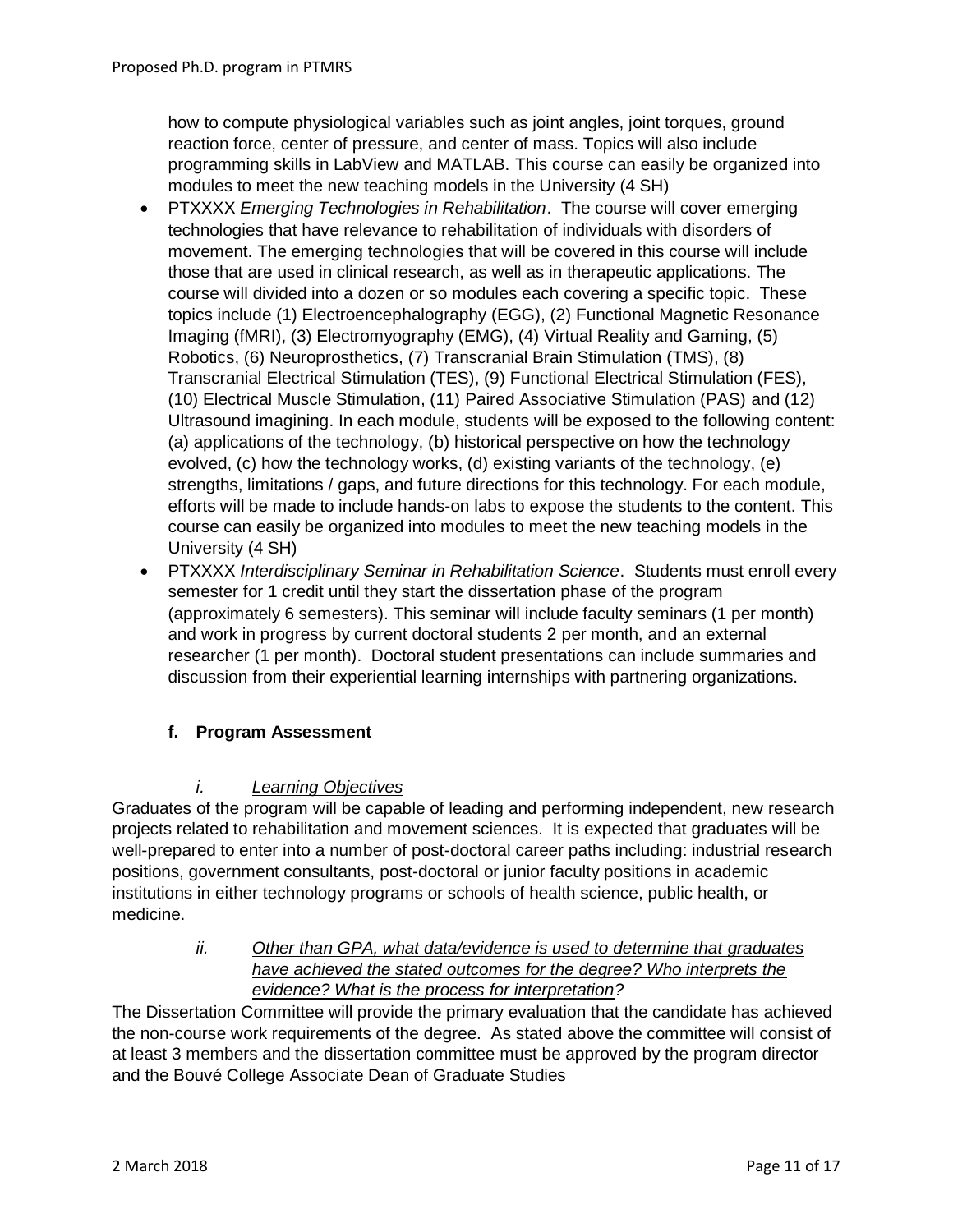The doctoral candidates must meet with the dissertation committee once every six months and submit one page progress reports approved by the committee within 30 days of completed such meetings and the associate dean will keep track of the progress of these students.

# *iii. Describe how assessment results will be utilized to improve on the program's effectiveness.*

Program faculty will meet regularly to discuss results and outcomes of student's final projects, dissertations, manuscripts and exams. Data to be consider include the following. Program administrators will maintain a database of student postgraduate placement, academic, industry, or government, publications, grant funding and employment. Publication venues will provide a means to assess the quality of the program, as well as the research projects. External research funding and incoming student quality will be used to measure program strength. In addition, graduates will be asked for feedback concerning their training and program preparation. Both faculty and student surveys will be utilized to collect anonymous feedback in conjunction with teaching evaluations. Results from these feedback systems will be reviewed by all active faculty and through a democratic process, recommended changes will be incorporated into the program. The success of the program will be based on student placements post completion and qualitative reviews of the educational experience collected.

# *iv. Timeline for assessment*

We will employ a continuous improvement approach to evaluating the program through regular meetings of the core faculty and larger systematic reviews every 5 years (length of a Ph.D. cohort). Program faculty will meet regularly to discuss results and outcomes of student's final projects, dissertations, manuscripts, and exams. Program administrators will maintain a database of student postgraduate academic placements, publications, grant funding, and employment.

# *v. Tracking of Program Graduates*

Working with the alumni association we will track the careers of graduates to document their success in pursuing careers in workplace health and safety. In addition, Program administrators will maintain a database of student postgraduate placement, academic, industry, or government, publications, grant funding and employment. We will document these in the program's annual report.

# g. Program accreditation or adherence to licensing standards

The Commission on Accreditation in Physical Therapy Education (CAPTE) grants specialized accreditation status to qualified entry-level education programs for physical therapists and physical therapist assistants. As part of their process they examine the quality of the PhD program on the training for the DPT students.

# 5. Resources

a. Assess the faculty strength and expertise currently available to the program and identify any additional faculty resources needed to produce a strong program known for excellence.

A strength of this PhD proposal is the faculty in the Department Physical Therapy, Movement, and Rehabilitation Sciences. A critical mass of faculty in the area of human movement and rehabilitation science exists in the department. Since 2012, the research faculty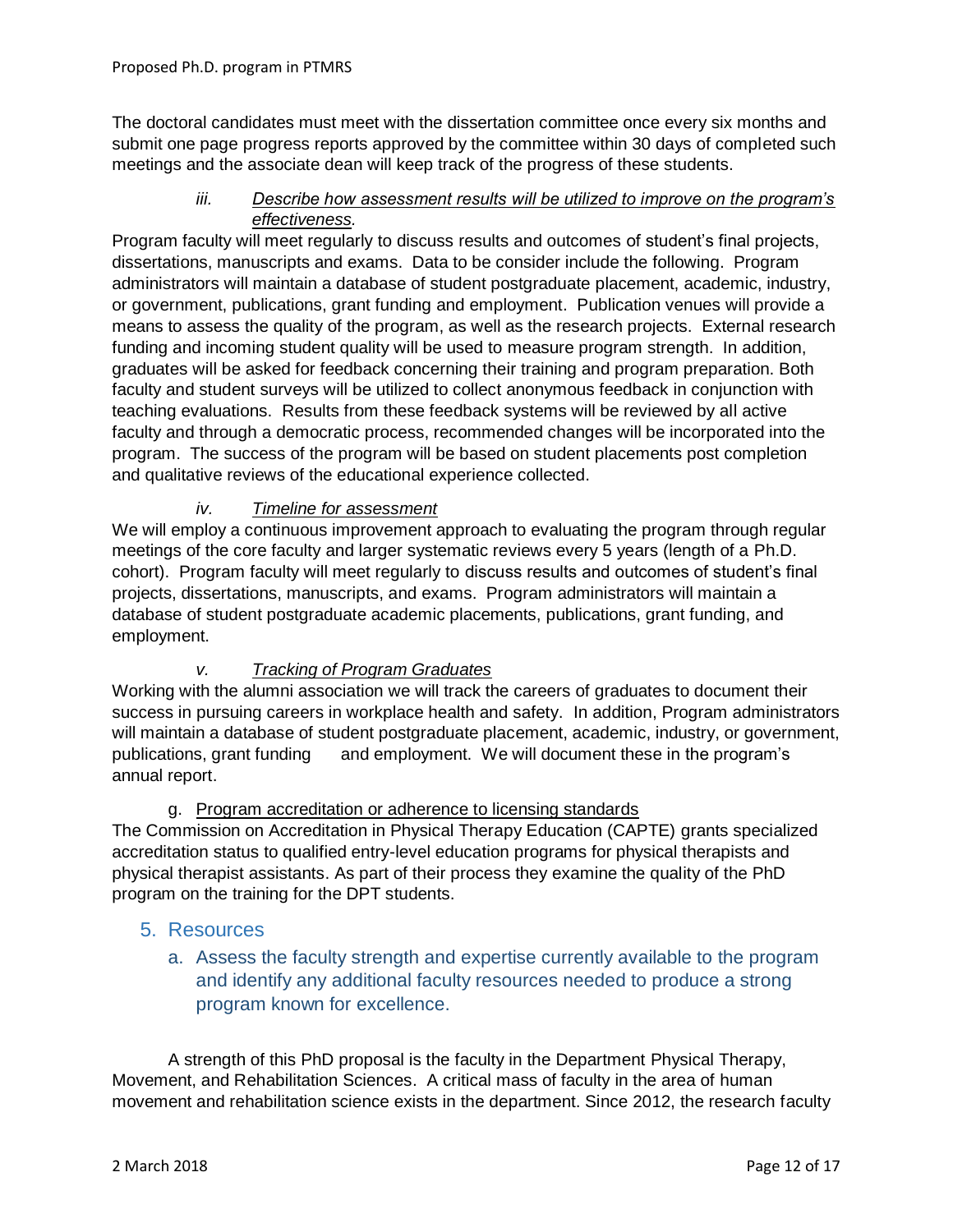and external funding in this area has grown substantially with appointments at the assistant, associate, and full professor levels. These faculty have made and impact on the field through their research and teaching and this impact has been recognized by governmental and nongovernmental funding agencies.

The faculty also represent the many disciplines required for the interdisciplinary program. The disciplines represented by the degrees of our tenure-track faculty include engineering, epidemiology, neuroscience, kinesiology, exercise science, anatomy, biology, physiology, education, public health, rehabilitation science, and neurobiology. Our clinical faculty have expertise in orthopaedic, musculoskeletal systems, neurology, cardiovascular, and sport performance as well as anatomy and industrial psychology.

b. Faculty Strength and Expertise: List the current tenured and tenure‐track Northeastern faculty who are expected to teach as core faculty in the new program and briefly describe their major accomplishments in research, scholarship, or creative activity in the area of the program. If additional tenure‐track faculty will be needed by the program, note whether they will be added by reallocation within the college or by requested new tenure‐track lines, and when any new faculty are expected to be hired. If the program relies on non-tenure‐track and part‐time instructors for required courses, project what proportion of courses in the new program will be taught by tenure-track faculty, by full- time non-tenure-track faculty, and by part-time faculty. What will be the desired academic or professional qualifications of the program's non-tenure‐track faculty? Identify any additional non-tenure‐track faculty resources needed by the proposed program.

# **Core Faculty Department of Physical Therapy, Movement, and Rehabilitation Sciences:**

# **Tenure Track**:

- Jack Dennerlein, Ph.D., Professor Occupational Ergonomics and Safety. Dr. Dennerlein is the director of the Occupational Biomechanics and Ergonomics Laboratory [\(http://www.northeastern.edu/ergonomics/\)](http://www.northeastern.edu/ergonomics/). Trained as an engineer, Dr. Dennerlein's research examines the physical design of work and tools as well as examining the effects of other conditions of work including psychosocial and organizational factors on worker safety and health. [\(https://bouve.northeastern.edu/directory/jack-dennerlein/](https://bouve.northeastern.edu/directory/jack-dennerlein/)
- CJ Hasson, Ph.D., Assistant Professor. Dr. Hasson is the director of the Neuromotor Systems Laboratory at Northeastern University [\(http://nuweb.neu.edu/cjhasson/\)](http://nuweb.neu.edu/cjhasson/). His research aims to understand how the complex interactions between the musculoskeletal and central nervous systems affect movement control and learning in humans. To achieve this understanding, Dr. Hasson uses a combination of techniques from neurophysiology, musculoskeletal modeling, and robotics to noninvasivly manipulate neuromuscular dynamics in living humans. <https://bouve.northeastern.edu/directory/christopher-hasson/>
- Lorna Hayward, EdD, PT, MPH, Associate Professor. Dr. Hayward has won multiple grants and written close to 40 articles on her work. Her current research projects involve examining the use of innovative student assessment strategies, such as student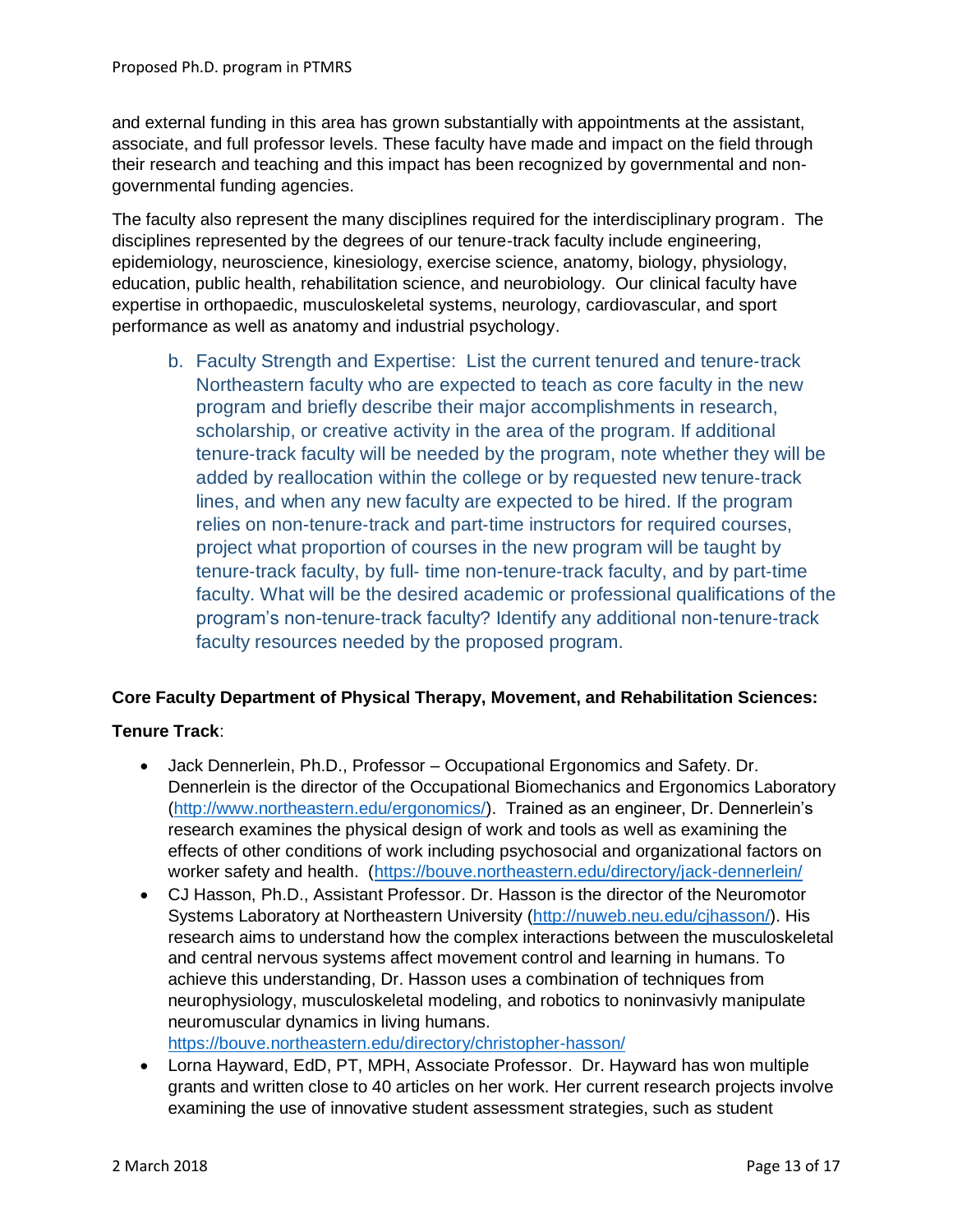pedagogical teams, and community based participatory research to understand the impact of international service-learning efforts on the community partner. <https://bouve.northeastern.edu/directory/lorna-hayward/>

- Charles Hillman, Ph.D., Professor, Department of Psychology and Department of Physical Therapy, Movement and Rehabilitation Sciences. Dr. Hillman directs the new Center for Cognitive and Brain Health, which has the mission of understanding the role of health behaviors on brain and cognition to maximize health and well-being, and promote the effective functioning of individuals across the lifespan <http://www.northeastern.edu/cos/faculty/charles-hillman/>
- Maura Iversen, PT, DPT, SD, MPH, FNAP, FAPTA Professor and Associate Dean. Dr. Iversen's research includes the evaluation of the efficacy and effectiveness of nonpharmacologic interventions for persons with arthritis; understanding behavioral and social factors influencing adherence to pharmacologic and non-pharmacologic interventions in rheumatic conditions; and application of medical simulation to team health care [.https://bouve.northeastern.edu/directory/maura-iversen/](https://bouve.northeastern.edu/directory/maura-iversen/)
- Danielle Levac, Ph.D., MSc, PT. Assistant Professor. Dr. Levac is the Director of the Rehabilitation Games and Virtual Reality Laboratory [\(http://www.northeastern.edu/regamevrlab/\)](http://www.northeastern.edu/regamevrlab/). Her research evaluates motor learning paradigms in virtual environments to understand how task practice conditions impact motor learning processes and outcomes. Dr. Levac's research program focuses on promoting the sustainable, evidence-based integration of virtual reality (VR) and active video gaming systems into rehabilitation. <https://bouve.northeastern.edu/directory/danielle-levac/>
- Robert Sikes, Ph.D., Associate Professor. Dr. Sikes research the neurophysiology of the cingulate cortex; in particular, the role of cingulate cortex in pain sensation. His research has investigated pathways through which pain information is transmitted and are currently contrasting the effects of somatic and visceral noxious stimulation on cingulate neuron activity. <https://bouve.northeastern.edu/directory/robert-sikes/>
- Eugene Tunik, Ph.D., PT. Associate Professor and Associate Dean, Dr. Tunik's research mission is to advance knowledge of human neural control of movement and leverage this information to improve motor function for those with neurological impairment [\(http://www.northeastern.edu/tuniklab/\)](http://www.northeastern.edu/tuniklab/). The goals include to study the neural processes that govern perception and action in health and disease, translate principles of neuroscience into practical interventions for individuals with motor impairment, and advance techniques for studying human motor neurophysiology <https://bouve.northeastern.edu/directory/eugene-tunik/>
- Sheng-Che Yen, Ph.D., PT. Assistant Professor. Dr. Sheng-Che Yen's research goals are to understand the sensorimotor control of healthy and pathological gait and to advance the effectiveness of gait rehabilitation in patients with neuromuscular disorders. He is also interested in large dataset analysis to determine the effectiveness of therapeutic outcomes. (https://bouve.northeastern.edu/directory/sheng-che-yen)
- TBD: A search is underway to hire a faculty member with tenure on entry and a mature research program. The faculty will be at the Associate or Full Professor level. The area of expertise is to be in a field related to the proposed Ph.D. program. This faculty member will also serve as Research Director in the department and will therefore have strong administrative and educational ties to the Ph.D. program.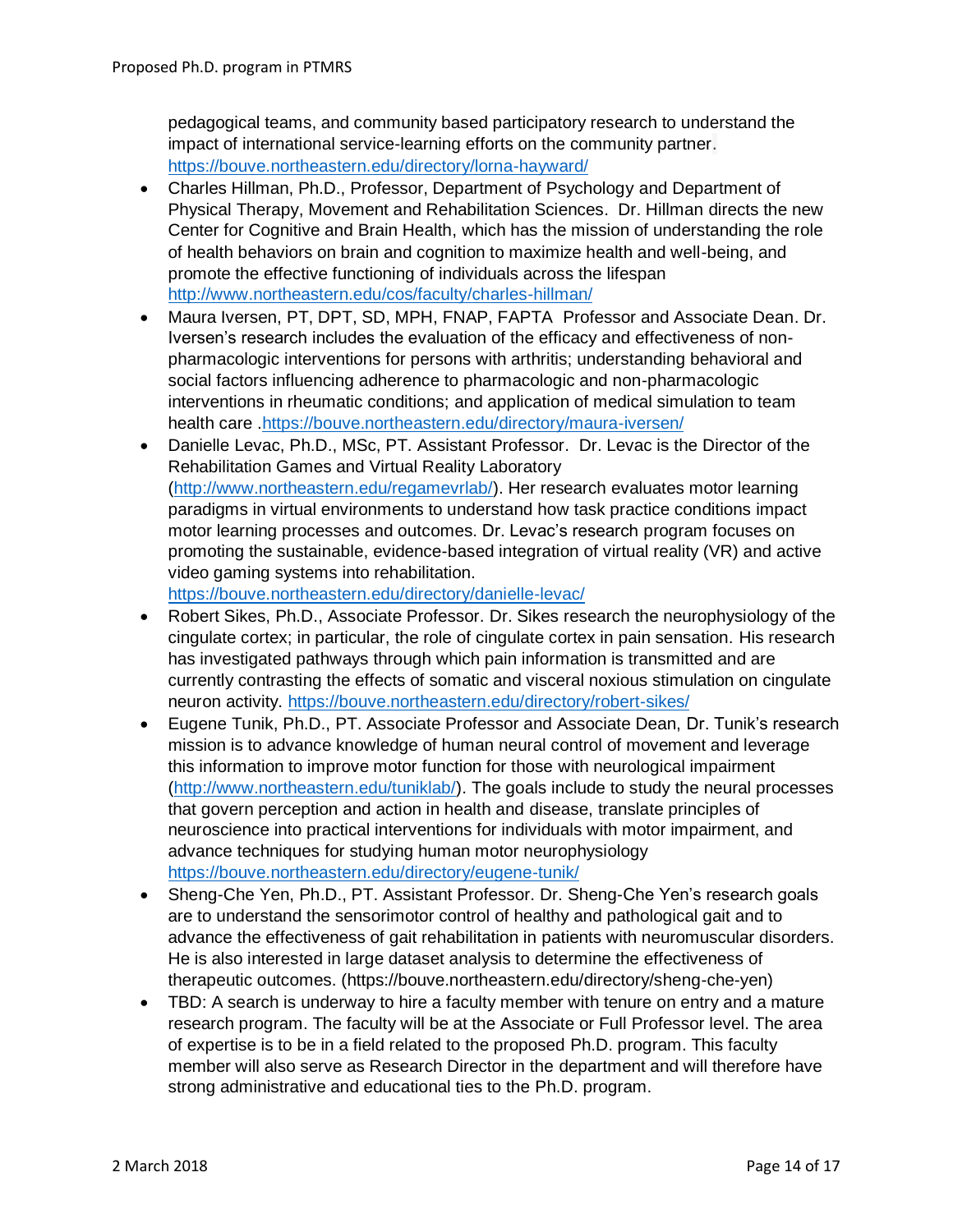• TBD: A search is underway to hire a second faculty member with tenure on entry and a mature research program. The faculty will be at the Associate or Full Professor level. The area of expertise is to be in a field related to the proposed Ph.D. program.

### **Non-Tenure Track**

A strength of our department is our clinical (non-tenure track) faculty who provide much of the applied and "in action" knowledge of Neurormotor and Rehabilitation Sciences. We propose that they participate in the program through serving on Ph.D. student dissertation committees as well as chair and be the primary advisory for the program's doctoral students. These faculty include:

- Debbie Bangs, PT, DPT Assistant Clinical Professor and Academic Clinical Coordinator Clinical Education Musculoskeletal Disorders
- Christopher Cesario, PT, DPT, MBA. Assistant Clinical Professor and Director of Clinical Education; ACL prevention and clinical education
- Stephen Clark, PT, DPT, MS, ATC, CSCS Assistant Clinical Professor; Sports Medicine: managing the injured athlete from initial injury through return to play; interdisciplinary care of student-athletes; management of athletic hip injuries; concussion care
- Marie Corkery, PT, DPT, MHS, FAAOMPT. Associate Clinical professor; Prevention and treatment of lower back pain, Manual therapy interventions for the spine and extremities
- Leslie Day, Ph.D., CSCS. Associate Clinical Professor Human Anatomy and Physiology
- Pamela Donlan, PT, DPT, EdD, Assistant Clinical Professor; Neurorehabilitation, investigating best practices in PT education, and exploring the psychosocial aspects of long-term disease and disability on patients and caregivers
- Diane Fitzpatrick, PT, DPT, MS, GCS, CEEAA. Clinical Professor; Geriatric Clinical Specialist, American Board of Physical Therapy Specialties Geriatrics and Aging
- Eric Folmar, PT, DPT, OCS, CKTP, Assistant Clinical Professor: Director, Transitional DPT Program; Orthopedic Clinical Specialist, American Board of Physical Therapy Specialties; Certified Kinesiotaping Practitioner; Orthopedic and sports Medicine; Biomechanics.
- Ann Golub-Victor, PT, MPH, DPT. Clinical Professor and Interim Associate Chair; Pediatric Physical Therapy, Developmental Disabilities, Service-Learning
- Kristin Curry Greenwood, PT, DPT, EdD, MS, GCS. Associate Clinical Professor and Interim Chair; Geriatric Clinical Specialist, American Board of Physical Therapy Specialties ;Preparation of Doctor of Physical Therapist Students for Acute Care Entry Level Practice, Simulation Education, Interprofessional Education and Practice
- Mary Hickey, PT, DPT, MHP. Associate Clinical Professor; Back pain related to back pack use in children. Evidence based practice in orthopedics, Use of standardized patients as a teaching methology.
- Sheri Kiami, PT, DPT, MS, NCS Assistant Clinical Professor, Neurological Clinical Specialist, American Board of Physical Therapy Specialties; Teaching and Learning Scholarship, Balance Assessment and Falls Prevention
- Sonya Larrieux Ph.D., MA, PT, C/NDT, Associate Clinical Professor, Director, Doctor of Physical Therapy Graduate Affairs. Diversity & equity issues related to health care, Workforce development in health care, Developmental disabilities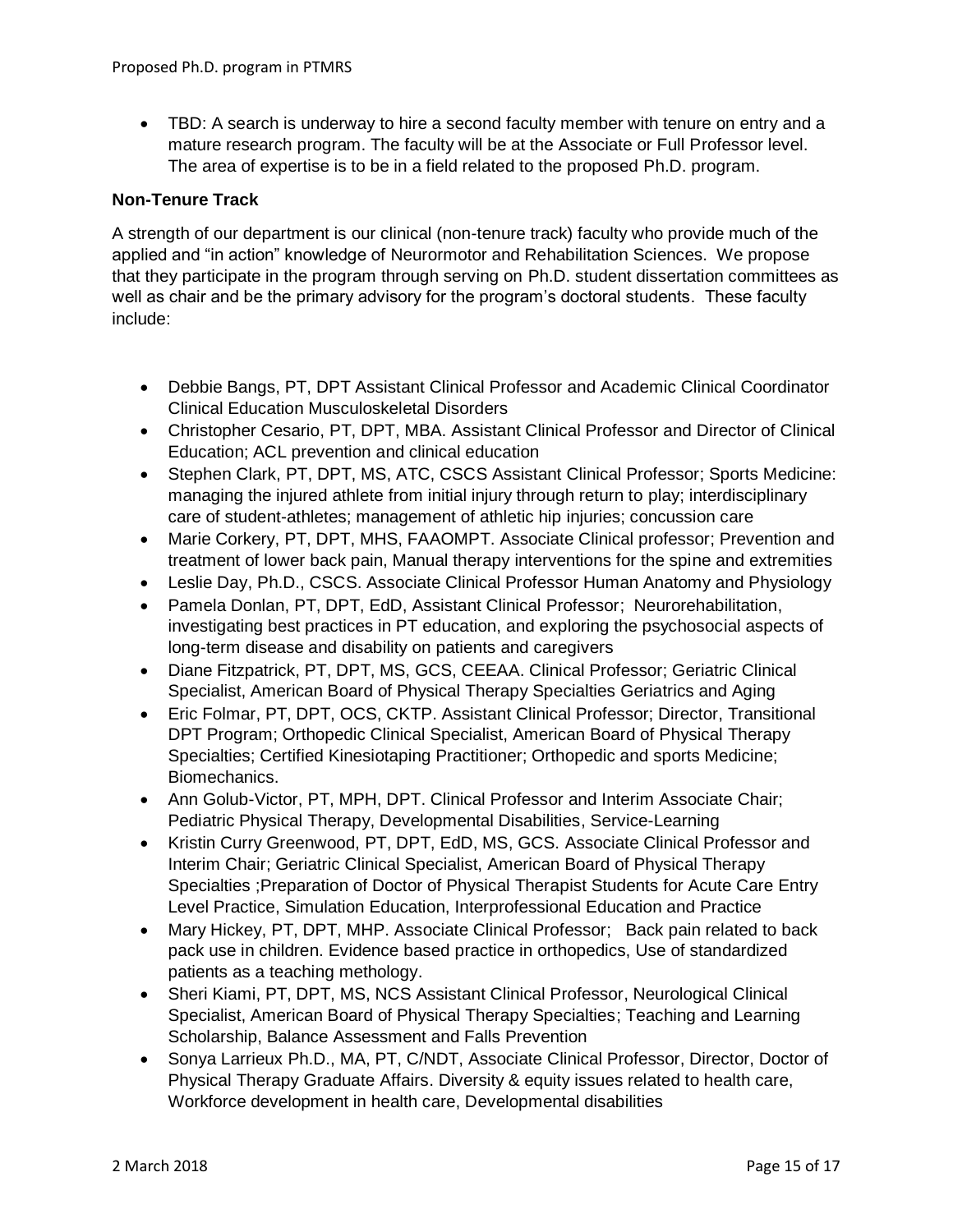- Alycia Markowski, PT, DPT, MPhtyS (manipulative), FAAOMPT, OCS. Associate Clinical Professor, Orthopedic Clinical Specialist, American Board of Physical Therapy Specialties; Rehabilitation of musculoskeletal disorders and pain.
- Jessical Maxwell, PT, DPT, Ph.D., OCS. Associate Clinical Professor, Orthopedic Clinical Specialist, American Board of Physical Therapy Specialties; Functional and participation-level outcomes of knee osteoarthritis and knee replacement
- Lauren Murphy, Ph.D., Assistant Clinical Professor; Safety climate, which is defined as workers' perception of organizational policies, procedures, and practices regarding safety
- Matthew Nippins, PT, DPT, CCS. Assistant Clinical Professor, Cardiopulmonary Clinical Specialist, American Board of Physical Therapy Specialties Cystic Fibrosis
- David Nolan, PT, DPT, MS, OCS, SCS, CSCS. Associate Clincial Professor and Director of Sports Physical Therapy Residency Orthopedic rehabilitation, Orthopedic and Sports Clinical Specialist, American Board of Physical Therapy Specialties; Sports related injury of the upper and lower quarter, Gait and running biomechanics, Balance and proprioception in musculoskeletal injury
- Susan Ventura, PT, MEd, Ph.D.. Associate Clinical Professor; Improving the quality of life of people with disabilities and their caregivers through advocacy, education, and scholarship.
- Maureen Watkins, PT, DPT, OCS, MBA, LMT Assistant Clinical Professor, Orthopedic Clinical Specialist, American Board of Physical Therapy Specialties; Scholarship of teaching and learning of Real time Ultrasound Imaging, Injury Prevention/ Role of Wellness in physical therapy and Education of the female athlete

# **Interdisciplinary Faculty: Core collaborators**

Each of the core faculty members have partnerships with faculty in the other colleges at Northeastern. The relationships include co-mentoring graduate students to co-principal investigators on grant applications. These faculty members include members from the College of Engineering, the College of Science, the College of Computer and Information Sciences.

- Dagmar Sternad, Ph.D., Professor, Department of Biology, Electrical and Computer Engineering, and Physics <http://www.northeastern.edu/cos/faculty/dagmar-sternad/>
- Casper Harteveld, Ph.D., Assistant Professor, Game Designing Program <https://camd.northeastern.edu/gamedesign/people/casper-harteveld/>
- Sarah Ostadabbas, Ph.D., Assistant Professor, Department of Electrical and Computer Engineering <http://www.ece.neu.edu/people/ostadabbas-sarah>
- Emily Zimmerman, Ph.D., Assistant Professor, Department of Communication Sciences and Disorders <https://bouve.northeastern.edu/directory/emily-zimmerman/>
- Sandra Shefelbine, Ph.D., Associate Professor, Department of Mechanical and Industrial Engineering <http://www.mie.neu.edu/people/shefelbine-sandra>

There are many other faculty at Northeastern who have research projects related to human movement and rehabilitation sciences. We have listed their names here.

# **Affiliated faculty**